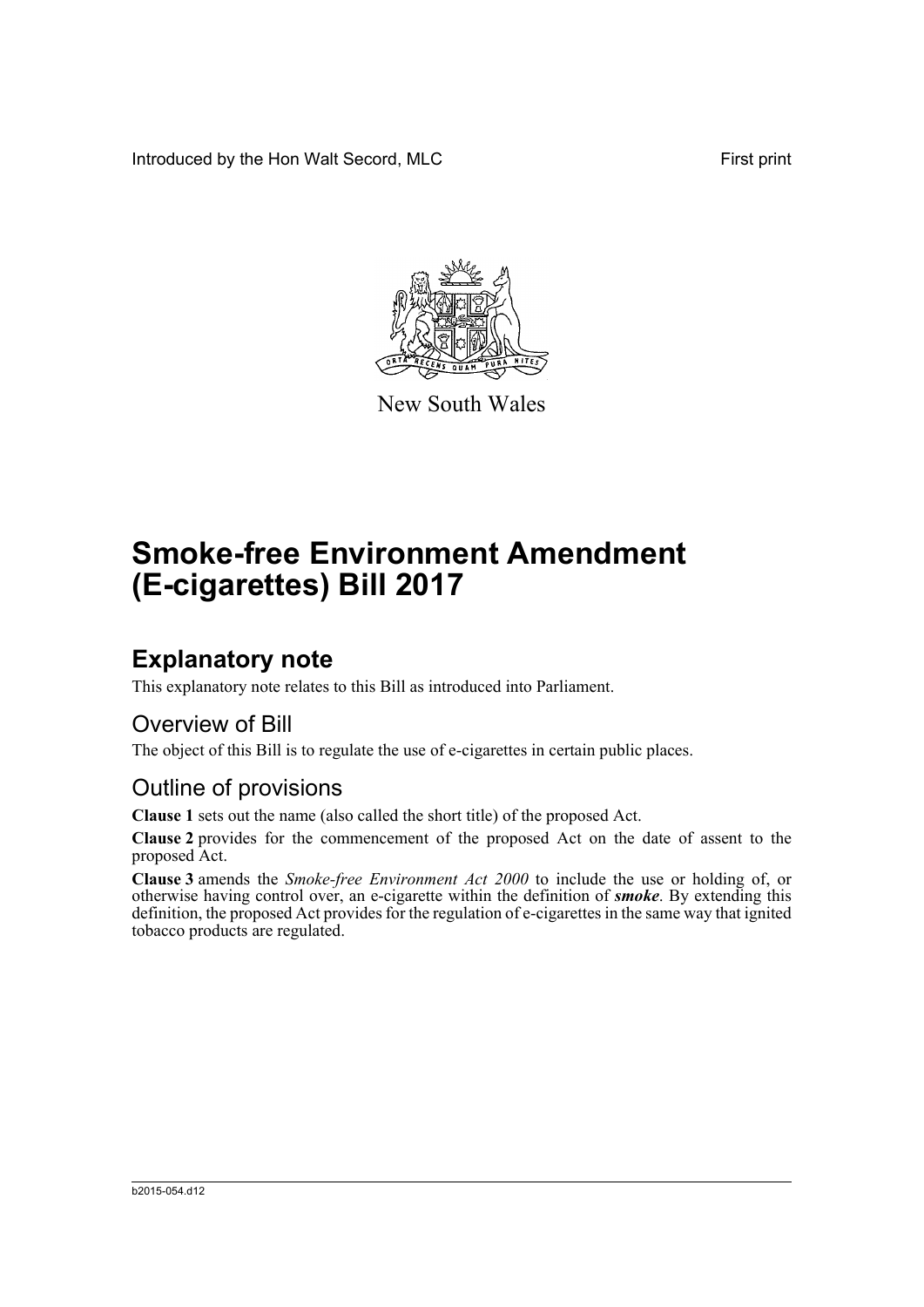Introduced by the Hon Walt Secord, MLC First print

Page



New South Wales

# **Smoke-free Environment Amendment (E-cigarettes) Bill 2017**

## **Contents**

|  |                                                    | Page |
|--|----------------------------------------------------|------|
|  |                                                    |      |
|  | Name of Act                                        |      |
|  | 2 Commencement                                     |      |
|  | Amendment of Smoke-free Environment Act 2000 No 69 |      |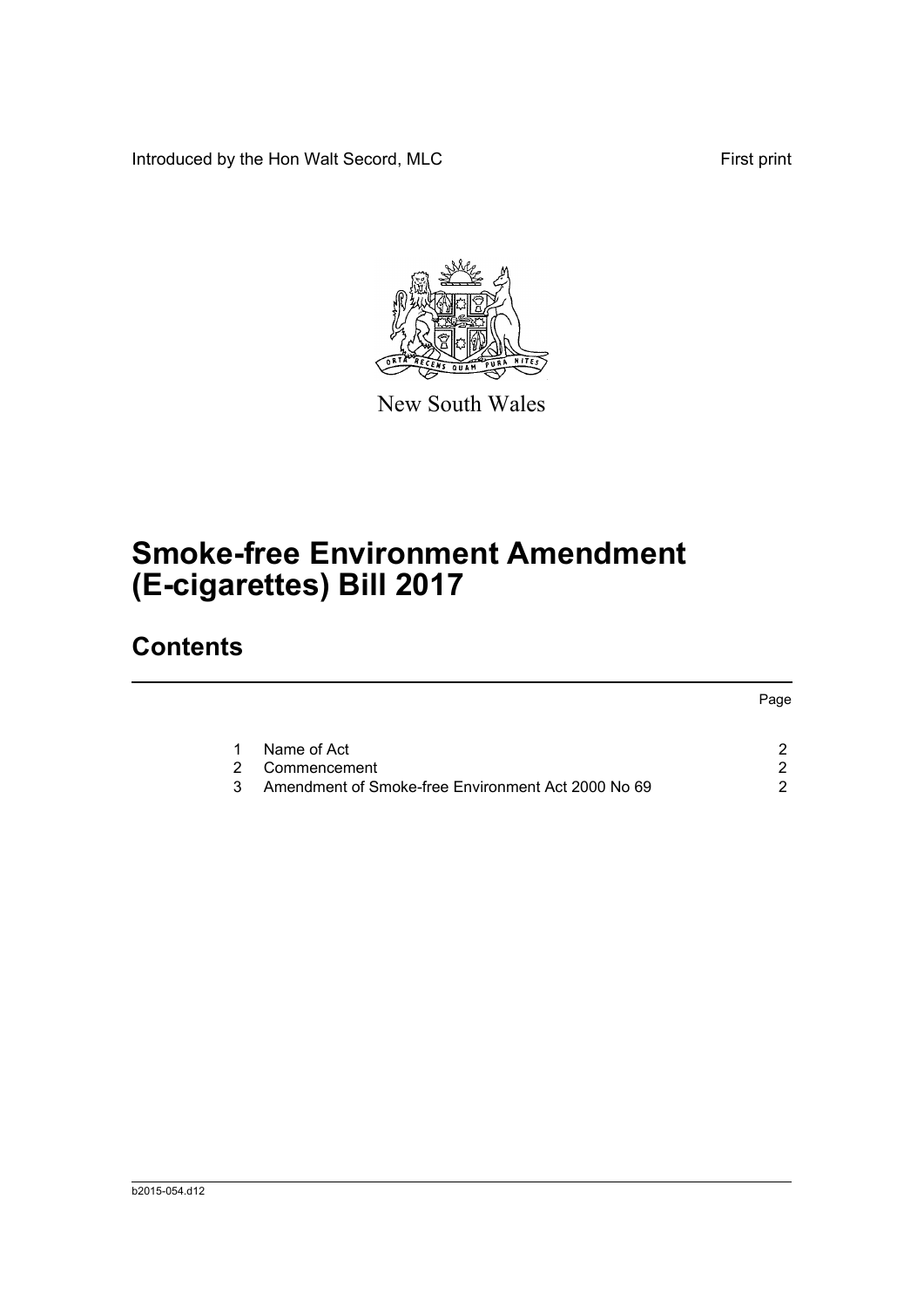

New South Wales

# **Smoke-free Environment Amendment (E-cigarettes) Bill 2017**

No , 2017

#### **A Bill for**

An Act to amend the *Smoke-free Environment Act 2000* to regulate the use of e-cigarettes in certain public places.